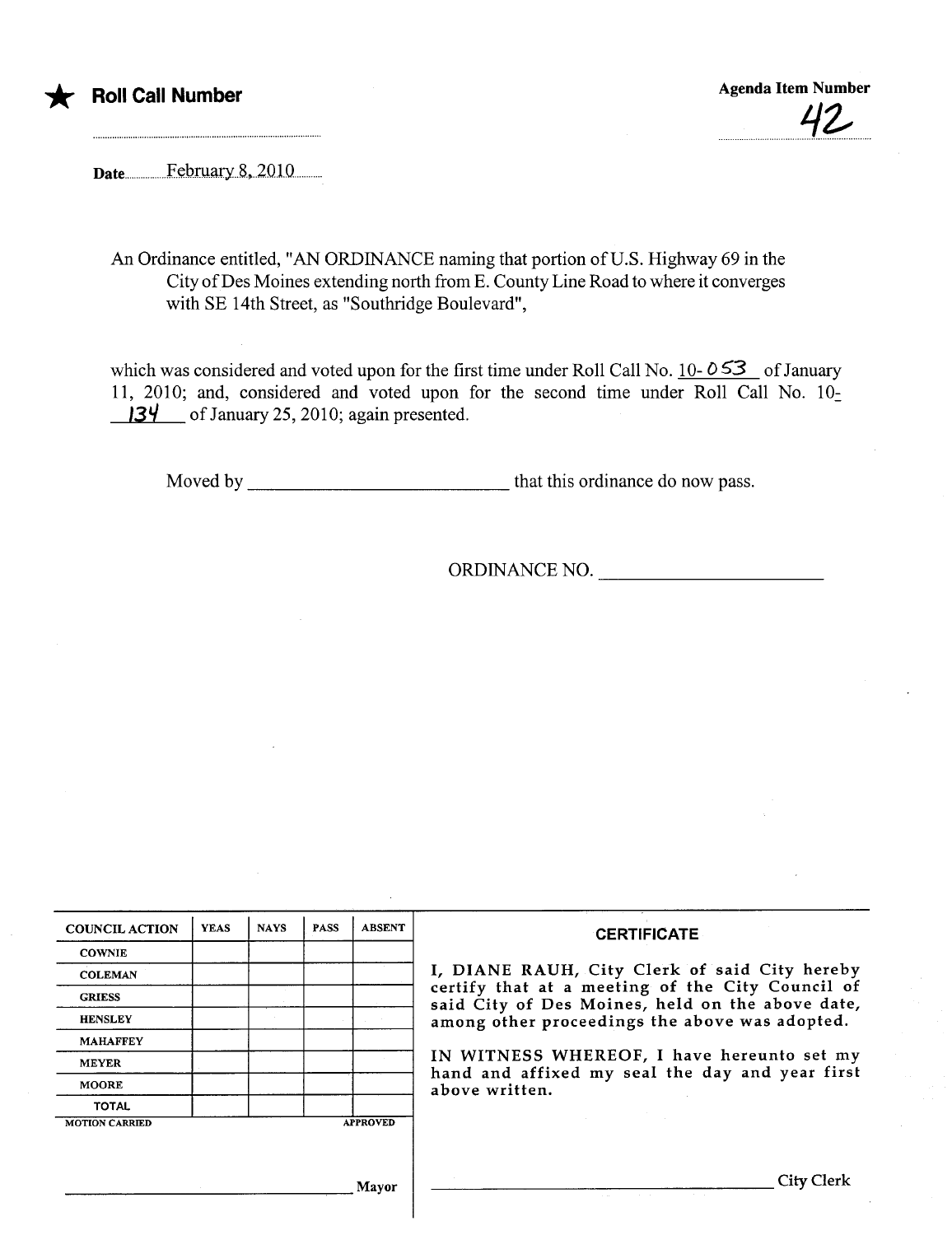|                        |                                                               | Date                                                            | January 25, 2010                                                                                |
|------------------------|---------------------------------------------------------------|-----------------------------------------------------------------|-------------------------------------------------------------------------------------------------|
| <b>CONDIDES MOINES</b> | Council<br><b>Communication</b><br>Office of the City Manager | Agenda Item No.<br>Roll Call No.<br><b>Development Director</b> | $38^{\circ}$<br>$10 - 13 +$<br>Communication No. 10-018<br>Submitted by: Larry Hulse, Community |

المعارب

# AGENDA HEADING:

Naming of the portion of U.S. Highway 69 extending north from E. County Line Road to where it converges with S.E. 14<sup>th</sup> Street as "Southridge Boulevard".

## SYNOPSIS:

The portion of U.S. Highway 69 extending north from E. County Line Road to where it converges with S.E. 14<sup>th</sup> Street does not have an official City street name and staff requests that Council approve the naming of that portion to "Southridge Boulevard".

## FISCAL IMPACT:

Amount: \$2,300

Funding Source: 2009-10 Capital Improvement Program, Page Traffic Control Improvements -5, Citywide Signals, Chanelization and School Crossing Protection Program, TFC091.

# ADDITIONAL INFORMATION:

U.S. Highway 69 south from E. County Line Road was named Southridge Boulevard when street naming was completed in the newly annexed Warren County. The portion of U.S. Highway 69 where it splits from S.E. 14<sup>th</sup> Street south does not have a designated street name. It is often considered an extension of S.E. 14<sup>th</sup>. S.E. 14<sup>th</sup> proceeds south to the point where U.S. Highway 69 diverts southeasterly. Therefore, the section of U.S. Highway 69 between the split and the connection with Southridge Boulevard would best be named as an extension of the existing street name. The naming of this portion of the street will improve safety for the businesses along this road and drivers that travel this stretch of road.

The request to name the street is presented to Council in conformance with Policy for Naming of Streets, Facilities and Park Land in the City of Des Moines, adopted May 4, 2009.

# PREVIOUS COUNCIL ACTION(S):

Date: November 9, 2009

Roll Call Number: 09-2030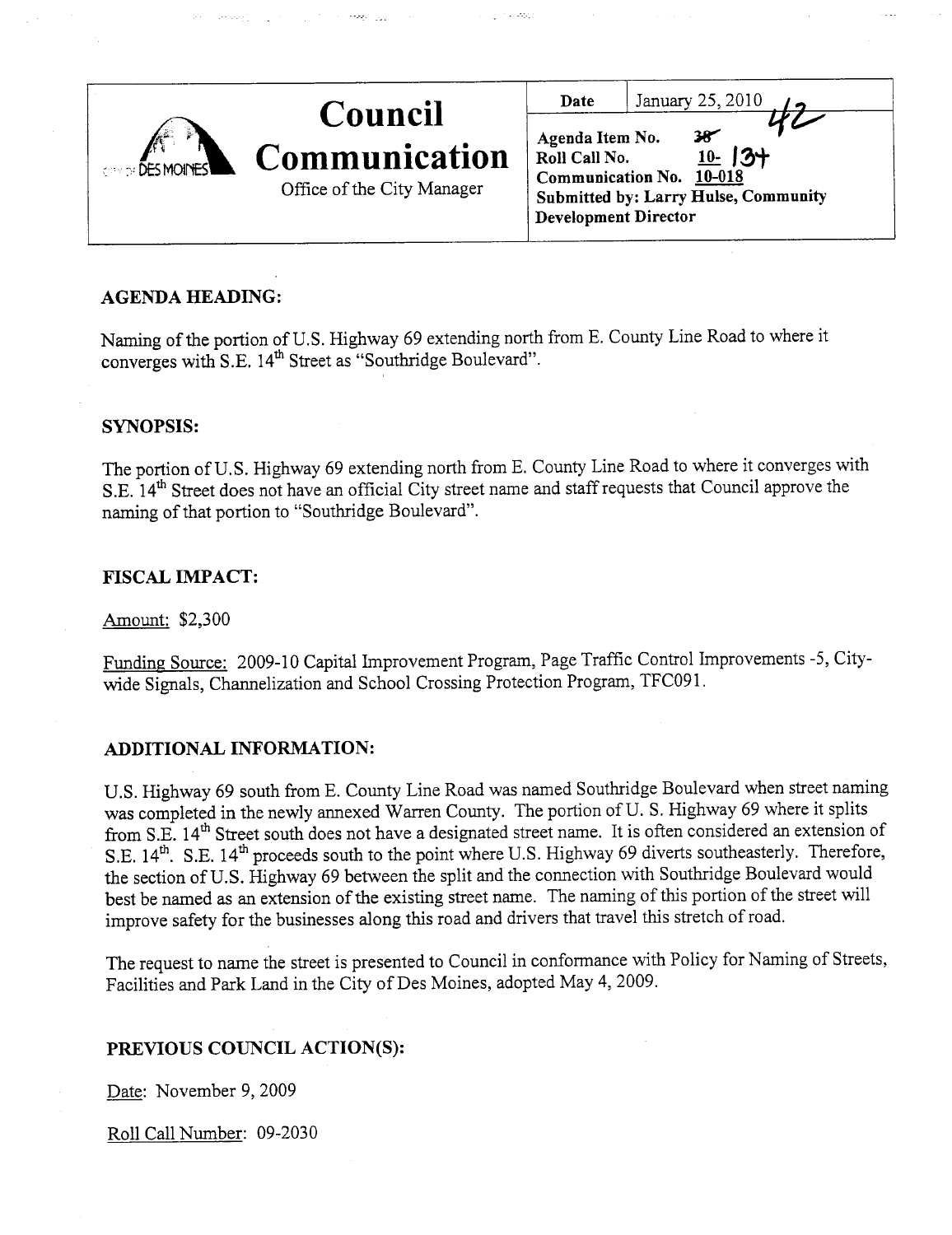Council Communcation No. 10-018 Page 2 of 2

Action: Initiating proposal to name a portion of US Highway 69 extending north from E. County Line Road to where it converges with SE 14<sup>th</sup> Street as "Southridge Boulevard". (Council Communication No. 09-773) Moved by Hensley to adopt. Motion Carried 6-1.

Date: July 13,2009

Roll Call Number: 09-1252

Action: On proposed renaming of streets recently annexed or to be annexed in the City of Des Moines as amended. (Council Communication No. 09-461). Moved by Hensley that this ordinance do now pass, with the following amendments to the original proposal, and with the renaming of NE 27<sup>th</sup> Avenue to be deferred to a later ordinance: #14,865. Motion Carried 7-0.

#### BOARD/COMMISSION ACTION(S):

Date: December 3, 2009

Roll Call Number: 09-2268

Action: Plan and Zoning Commission recommends approval of the remaining segment of U.S. Highway 69 to Southrdge Boulevard.

#### ANTICIPATED ACTIONS AND FUTURE COMMITMENTS:

Approve naming of the portion of U.S. Highway 69 extending north from E. County Line Road to where it converges with S.E.  $14<sup>th</sup>$  Street as "Southridge Boulevard".

For more information on this and other agenda items, please call the City Clerk's Office at 515-283-4209 or visit the Clerk's Office on the second floor of City Hall, 400 Robert D. Ray Drive. Council agendas are available to the public at the City Clerk's Office on Thursday afternoon preceding Monday's Council meeting. Citizens can also request to receive meeting notices and agendas by email by calling the Clerk's Office or sending their request via email to cityclerk@dmgov.org.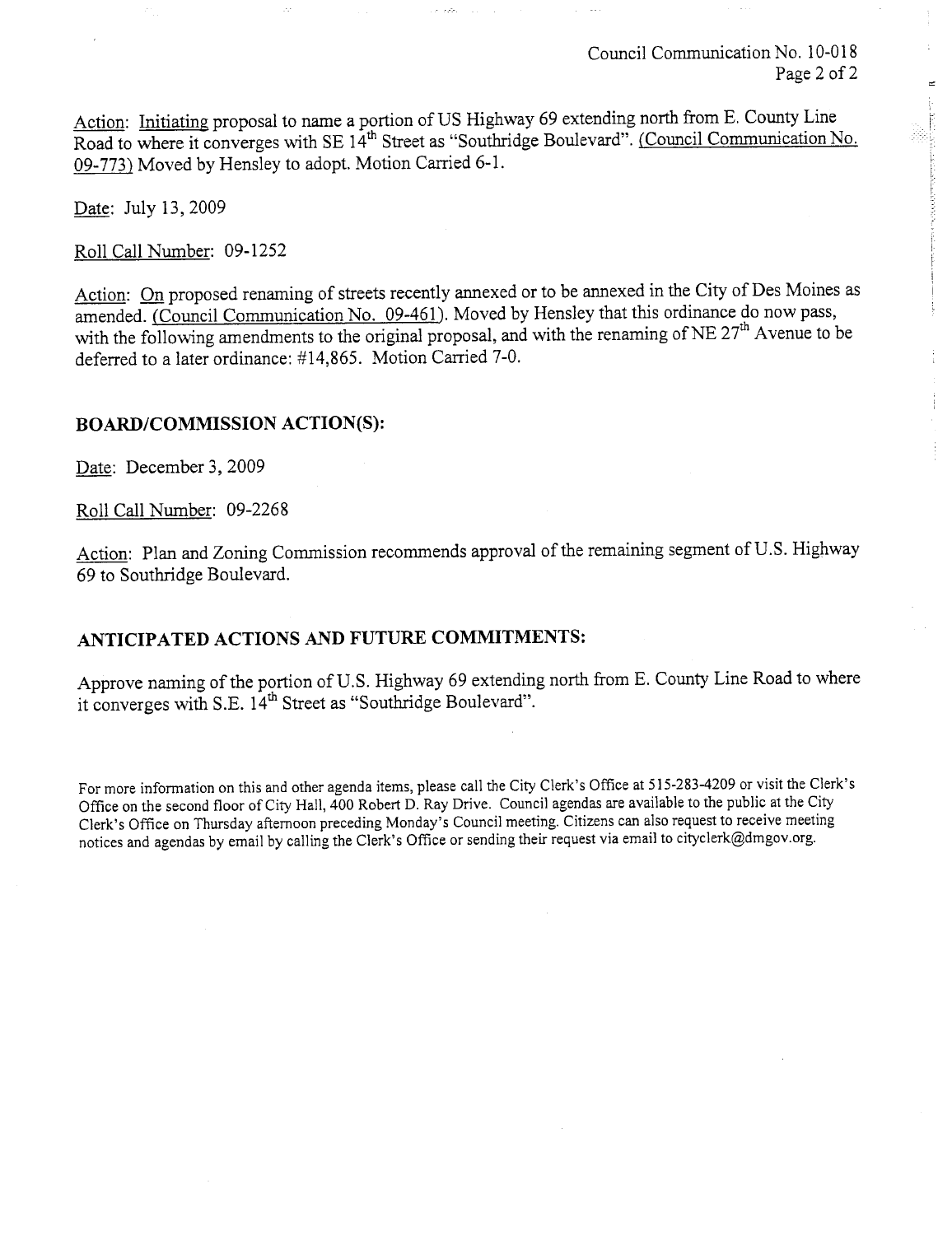City Council initiated request to rename that portion of U.S. Highway 69, extending  $File#$ north from East County Line Road to a point where it converges with Southeast 14" 11-2009-1.17 Street, as Southridge Boulevard. Rename that portion of U.S. Highway 69, extending north from East County Line Road to a Description point where it converges with Southeast 14<sup>th</sup> Street, as Southridge Boulevard. of Action Low-Density Residential, Medium-Density Residential, Commercial: Auto-2020 Community Oriented Small-Scale Strip Development, Commercial: Auto-Oriented Character Plan Community Commercial U.S. Highway 69 from Army Post Road to Relocated U.S. Highway 65 to Horizon 2025 widen from 4 lane undivided to 6 lane divided Transportation Plan "R1-60" One-Family Low-Density Residential District, "R-6" Planned **Current Zoning District** Residential Development District, "PUD" Planned Unit Development District, "C-1" Neighborhood Retail Commercial District, "C-2" General Retail and Highway-Oriented Commercial District "R1-60" One-Family Low-Density Residential District, "R-6" Planned **Proposed Zoning District** Residential Development District, "PUD" Planned Unit Development District, "C-1" Neighborhood Retail Commercial District, "C-2" General Retail and Highway-Oriented Commercial District % Opposition Undetermined Not in Favor In Favor **Consent Card Responses**  $\overline{2}$ ٦. Inside Area Outside Area Yes Required 6/7 Vote of  $11 - 0$ Approval Plan and Zoning the City Council  $\overline{\textsf{x}}$  $\overline{N}$ **Commission Action** Denial

 $10 - 134$ 

an Br

City Council Initiated - Rename US Hwy 69, SE 14th St to E County line Rd 11-2009-1.17

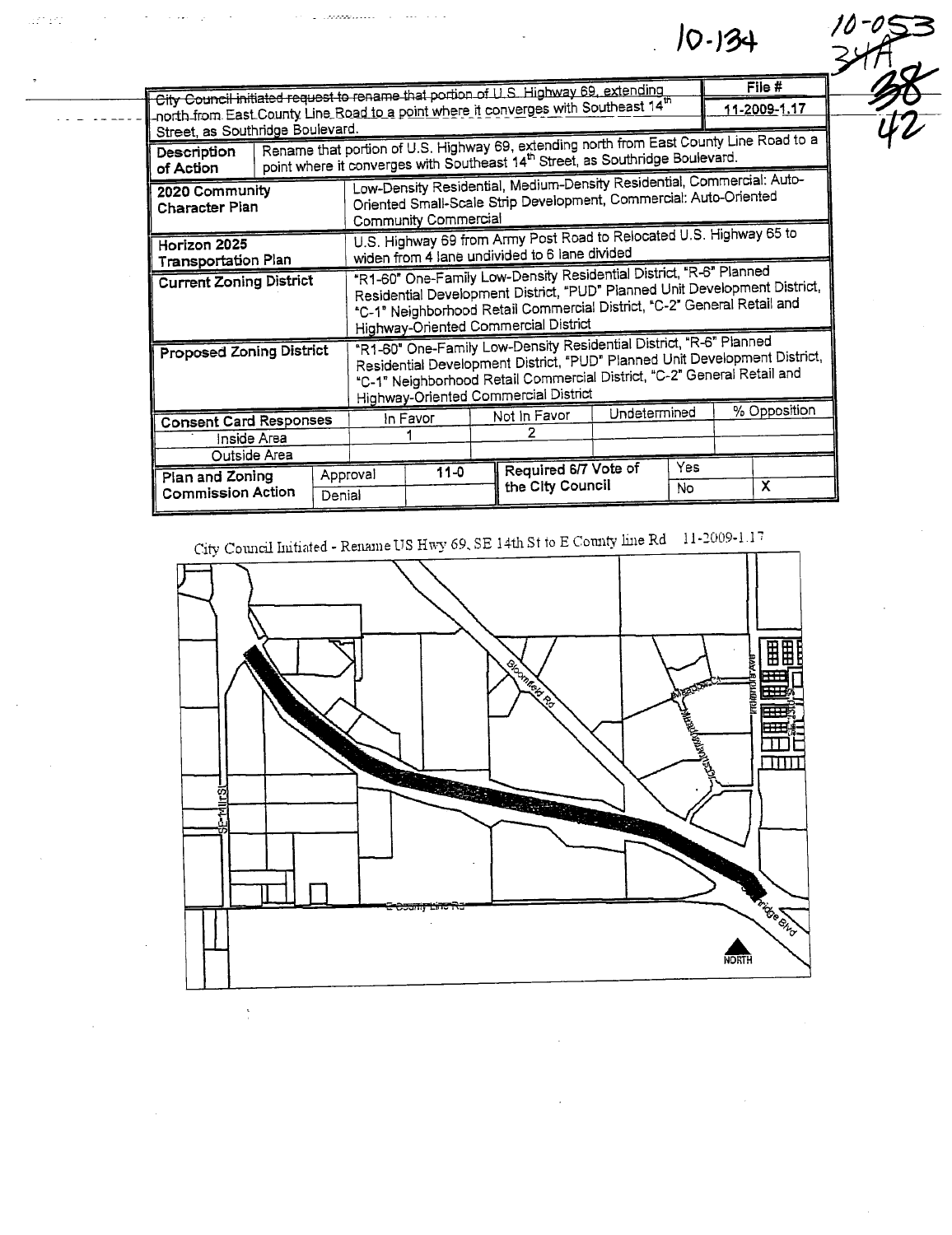$10 - 134$   $10-053$  $-34H^{20}$ 

| Prepared by:                     | Roger K. Brown, Assistant City Attorney, 400 Robert Ray Dr., Des Moines, IA 50309                                                                                                        |  |  |  |  |  |
|----------------------------------|------------------------------------------------------------------------------------------------------------------------------------------------------------------------------------------|--|--|--|--|--|
|                                  | 515/283-4541                                                                                                                                                                             |  |  |  |  |  |
| Return Address:                  | City Clerk - City Hall, 400 Robert Ray Dr., Des Moines, IA 50309                                                                                                                         |  |  |  |  |  |
| Taxpayer:                        | No change                                                                                                                                                                                |  |  |  |  |  |
| Title of Document: Ordinance No. |                                                                                                                                                                                          |  |  |  |  |  |
|                                  | Grantor/Grantee Name: City of Des Moines, Iowa                                                                                                                                           |  |  |  |  |  |
|                                  | Legal Description: All that portion of U.S. Highway 69 extending North from County Line Road to where it<br>converges with SE 14th Street, in the City of Des Moines, Polk County, Iowa, |  |  |  |  |  |

ORDINANCE NO.

AN ORDINANCE naming that portion of U.S. Highway 69 in the City of Des Moines extending north from E. County Line Road to where it converges with BE 14th Street, as "Southridge Boulevard".

WHEREAS, that portion of U.S. Highway 69 in the area recently annexed into the City of Des Moines, and located south of E. County Line Road was named Southridge Boulevard by Ordinance No. 14,865 passed July 13, 2009; and,

WHEREAS, the City Council desired to also name that portion of U.S. Highway 69 extending north from E. County Line Road to where it converges with SE 14th Street, as Southridge Boulevard; NOW THREFORE,

BE IT ORDAINED by the City Council of the City of Des Moines, Iowa:

Section 1. That the portion of U.S. Highway 69 within the City of Des Moines extending

north from E. County Line Road to where it converges with SE 14th Street is hereby named and shall

hereafter be known as "Southridge Boulevard".

Sec. 2. That every reference in the Municipal Code of the City of Des Moines, Iowa, 2000, to